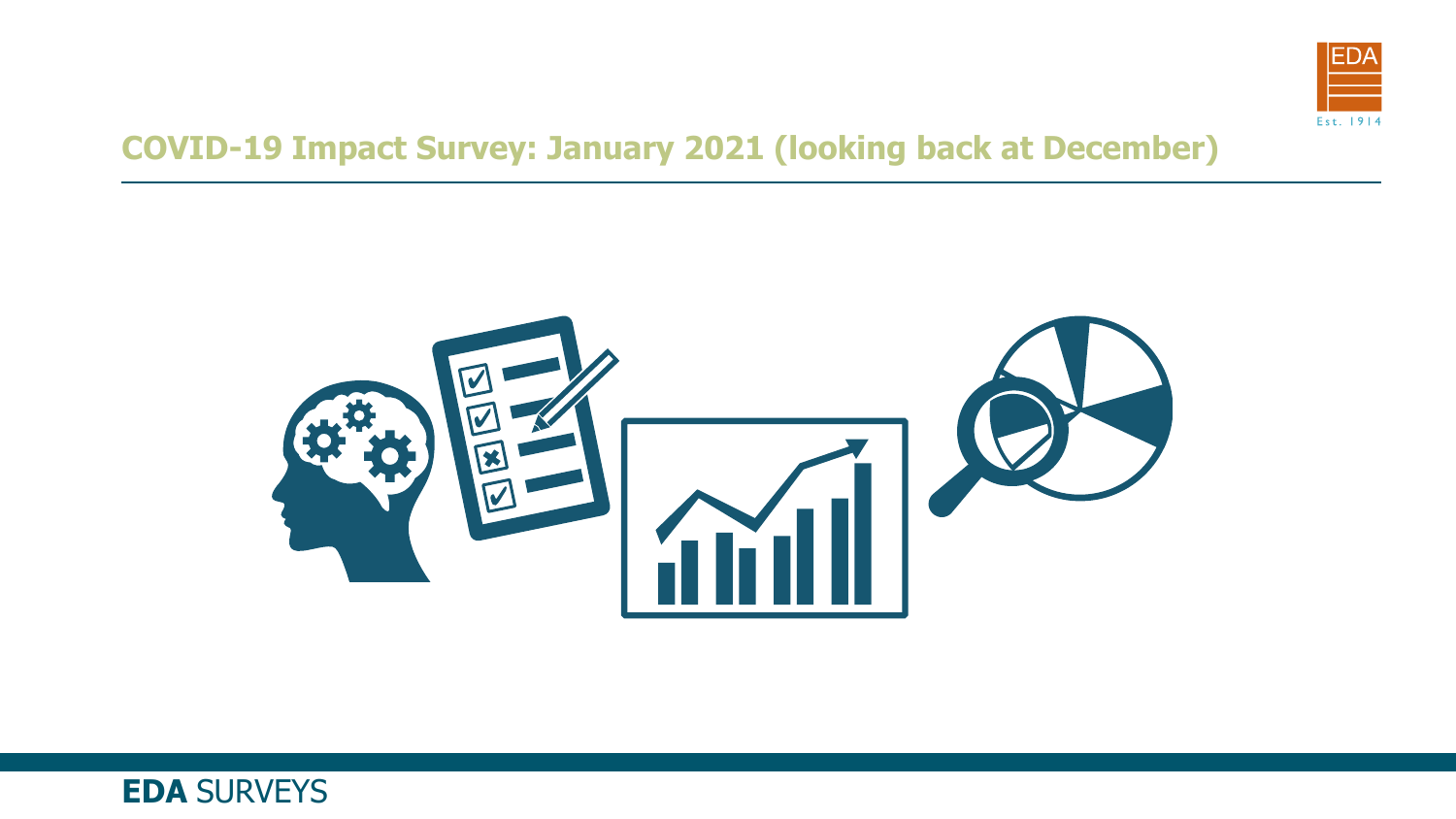

## **COVID-19 Impact Survey:**

#### **Introduction**

This survey was taken in January, reflecting on business in Q4 2020, and represents the responses of EDA Members.

In 2020, the COVID Pandemic brought unexpected changes to the UK Market and Global trade, with most of the world limiting free movement by closing borders and introducing national lockdowns.

As we have seen towards the end of 2020 and the start of 2021, UK ports are backed up and the price of shipping containers has soared, reducing the availability of many product areas dramatically and in some cases increasing product prices.

Construction has displayed a quicker recovery in comparison to many other industries, this is likely due to the continuation of trade throughout the second and third lockdowns with many of our businesses classed as essential. The largest falls in output for 2021 are anticipated in public & private housing, industrial and commercial, whilst output in infrastructure & public non-housing is expected to suffer the least.

Housing demand continues to be strong with many house builders confident about Q1 & Q2, despite the stamp duty holiday ending on 31 March and the change in the Help To Buy Schemes. Private housing, RM&I and DIY activity, appear to remain healthy and the Infrastructure demand remains strong for major projects such as HS2.

#### **Highlights**

The primary business concerns cited for December were listed as concerns over Product availability, Service levels from manufacturers and Manufacturer price increases.

This month we can see a further reduction in the number of staff furloughed but many businesses have said that they will consider refurloughing staff should there be a decrease in business activity during this lockdown.

Members reported an decrease in effect of test and trace on their businesses, but there appeared to be frustration from the respondents at the forced reduction in staff members.

When asked to compare their full year turnover in 2020 to 2019, the largest number of respondents reported that business was down 1-20% however over 45% said their turnover was the same or had increased.

Over 82% of respondents are confident that activity & sales will increase in 2021 but their has been a rise in the number of respondents reporting that they are putting wholesalers on allocation.

Nearly half of the wholesaler respondents reported that their customers were giving shorter lead times but still expecting products to be available from stock, despite hold ups at the ports.

#### **SURVEY** COVID-19 Impact Survey: January 2021 (looking back at December)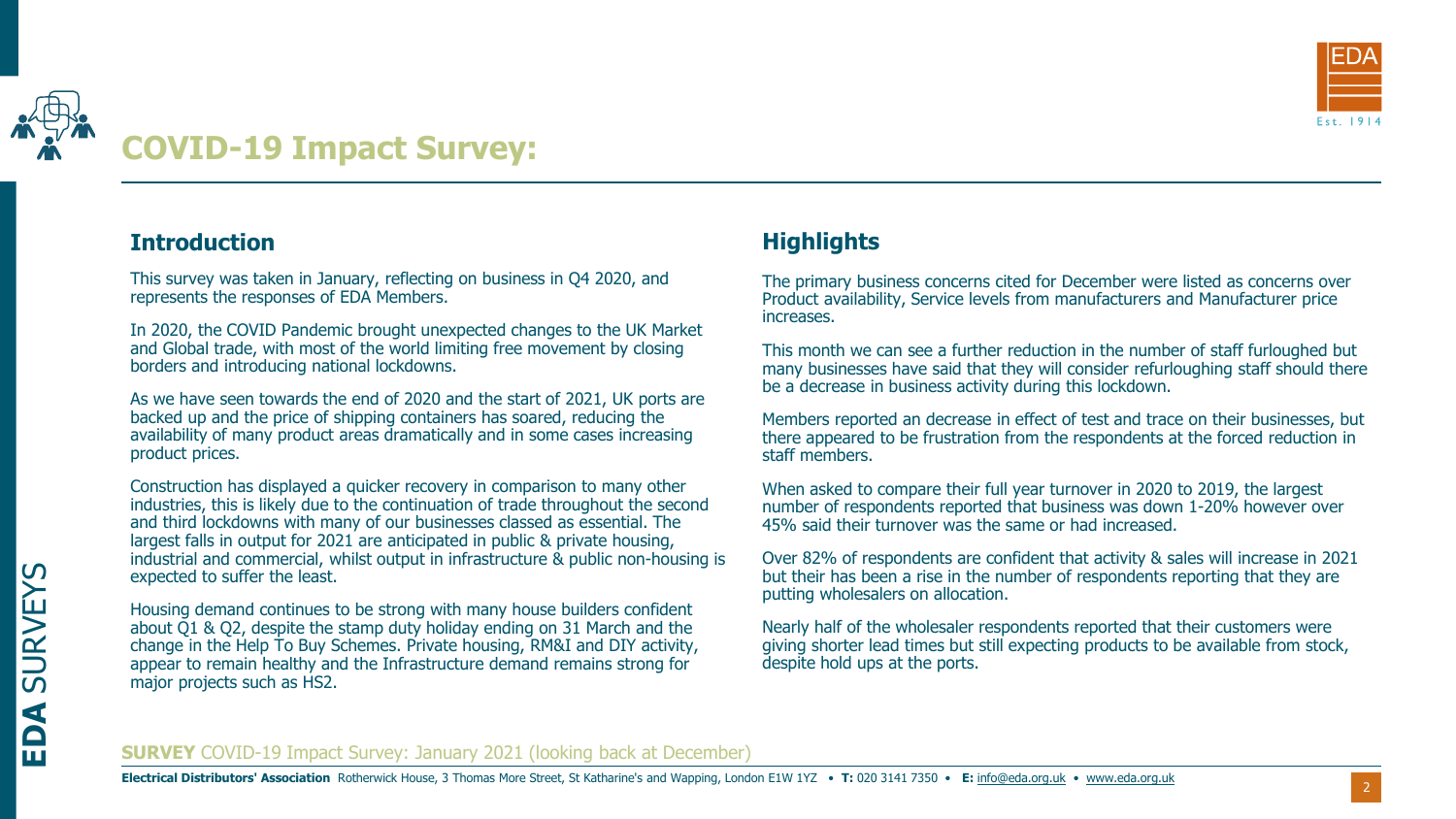

## Q1: How many branches do you have?



| <b>ANSWER CHOICES</b> |        | <b>RESPONSES</b> |
|-----------------------|--------|------------------|
| $0 - 10$              | 82.26% | 51               |
| $11 - 20$             | 11.29% | 7                |
| $21 - 50$             | 3.23%  | $\overline{2}$   |
| $51 - 100$            | 1.61%  | 1                |
| $101 - 199$           | 0.0%   | $\overline{0}$   |
| $200+$                | 1.61%  | 1                |
| <b>TOTAL</b>          |        | 62               |

#### **SURVEY** COVID-19 Impact Survey: January 2021 (looking back at December)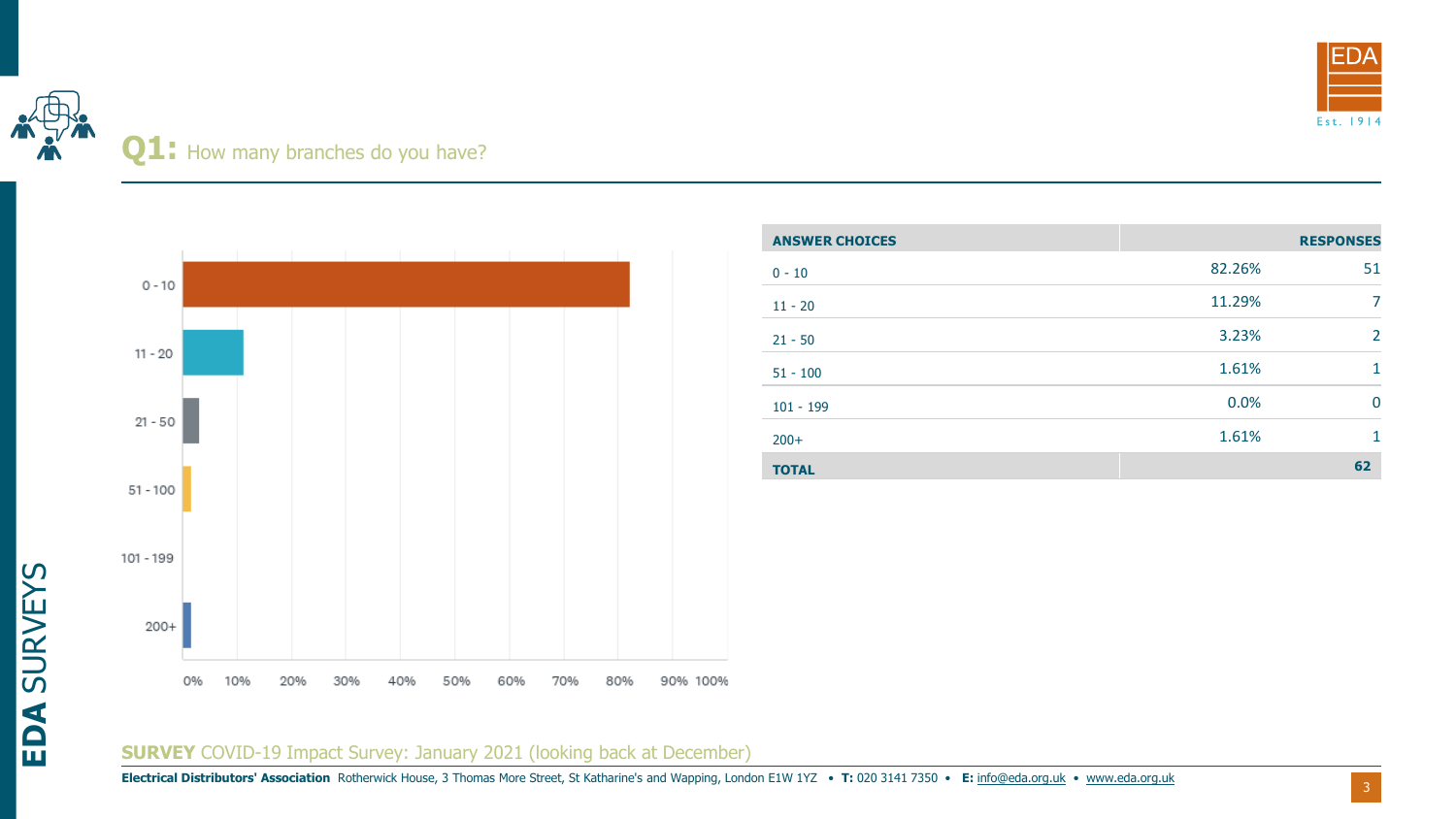

**Q2:** Comparing 2020 to 2019, to what extent do you estimate your full year turnover has been affected?



**SURVEY** COVID-19 Impact Survey: January 2021 (looking back at December)

**EDA** SURVEYS

4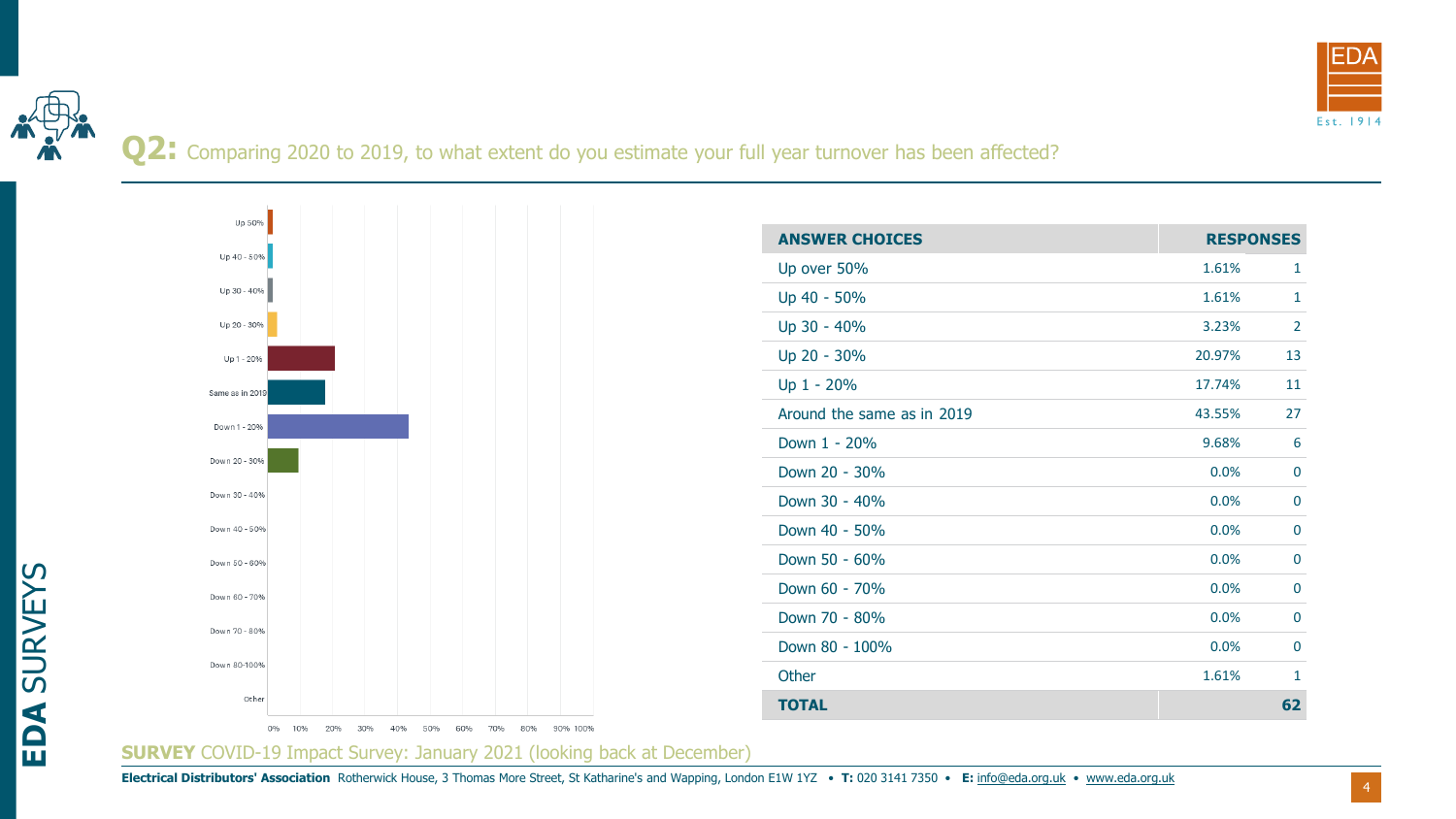

Q3: Comparing your running costs for December 2020 with December 2019?



| <b>ANSWER CHOICES</b> | <b>RESPONSES</b> |    |
|-----------------------|------------------|----|
| More than 5% higher   | 9.68%            | 6  |
| 0 - 5% higher         | 25.81%           | 16 |
| <b>Flat</b>           | 25.81%           | 16 |
| 0 - 5% lower          | 9.68%            | 6  |
| More than 5% lower    | 27.42%           | 17 |
| Other                 | 1.61%            |    |
| <b>TOTAL</b>          |                  | 62 |

#### **Comments**

One respondent reported running costs to be 27% lower.

#### **SURVEY** COVID-19 Impact Survey: January 2021 (looking back at December)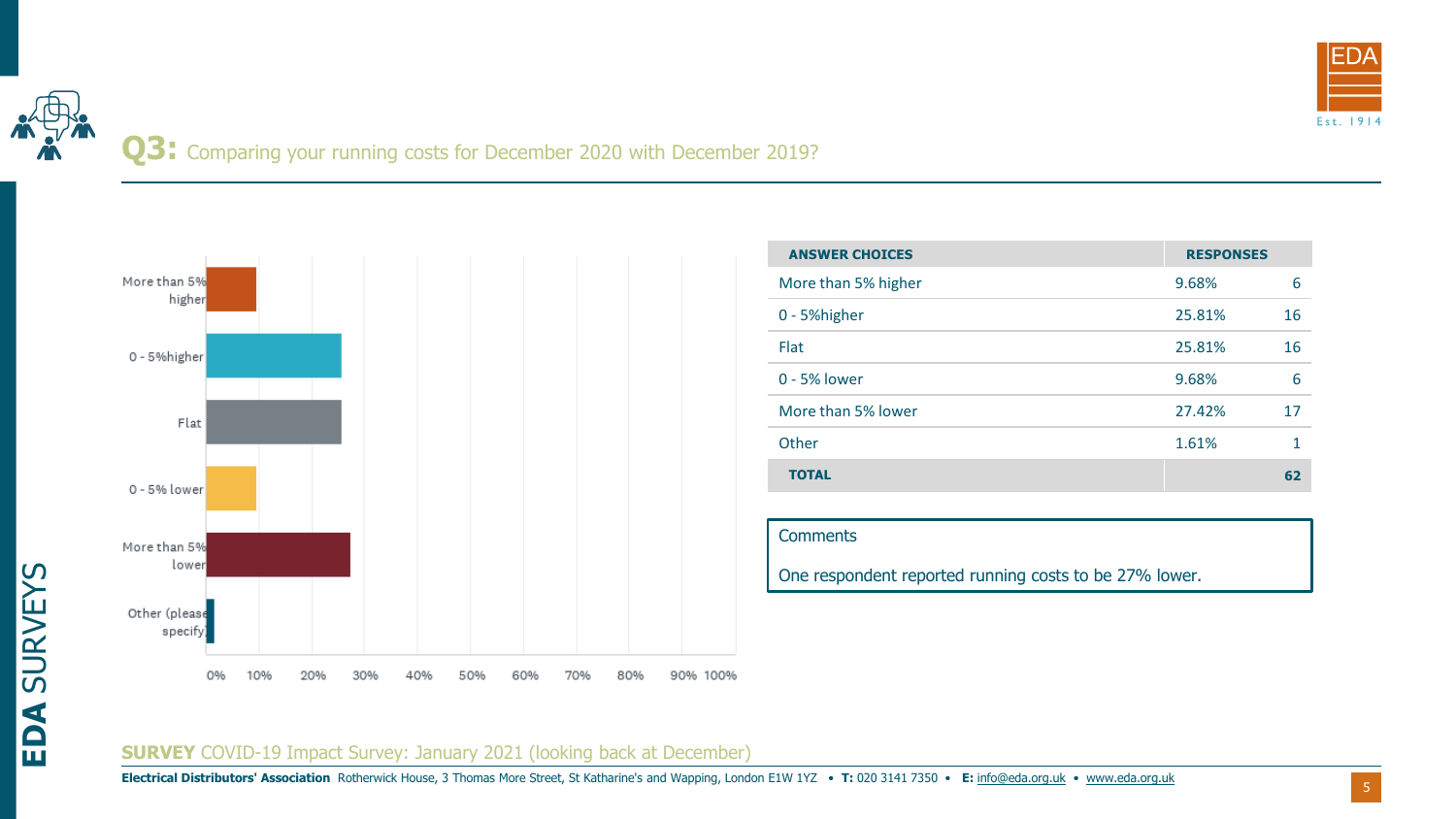

**Q4:** How do you anticipate activity/sales will change in 2021 compared with 2020 overall?



| <b>ANSWER CHOICES</b>  | <b>RESPONSES</b> |                |
|------------------------|------------------|----------------|
| Rise by over 10%       | 16.39%           | 10             |
| Rise by 5 - 10%        | 26.23%           | 16             |
| Rise by 0-5%           | 22.95%           | 14             |
| <b>Remain flat</b>     | 18.03%           | 11             |
| Fall by 0-5%           | 6.56%            | 4              |
| Fall by 5-10%          | 4.92%            | 3              |
| Fall by over 10%       | 1.64%            | 1              |
| Other (please specify) | 3.28%            | $\mathfrak{D}$ |
| <b>TOTAL</b>           |                  | 61             |

#### **Comments**

- This is very difficult to measure, I don't think anyone can put a number on this ..... or shouldn't
- It is almost impossible to guess that figure.. we are simply working day to day. Considering the world and his wife spent holiday cash on home improvements this year, we are expecting a downturn (if you can get abroad!).

#### **SURVEY** COVID-19 Impact Survey: January 2021 (looking back at December)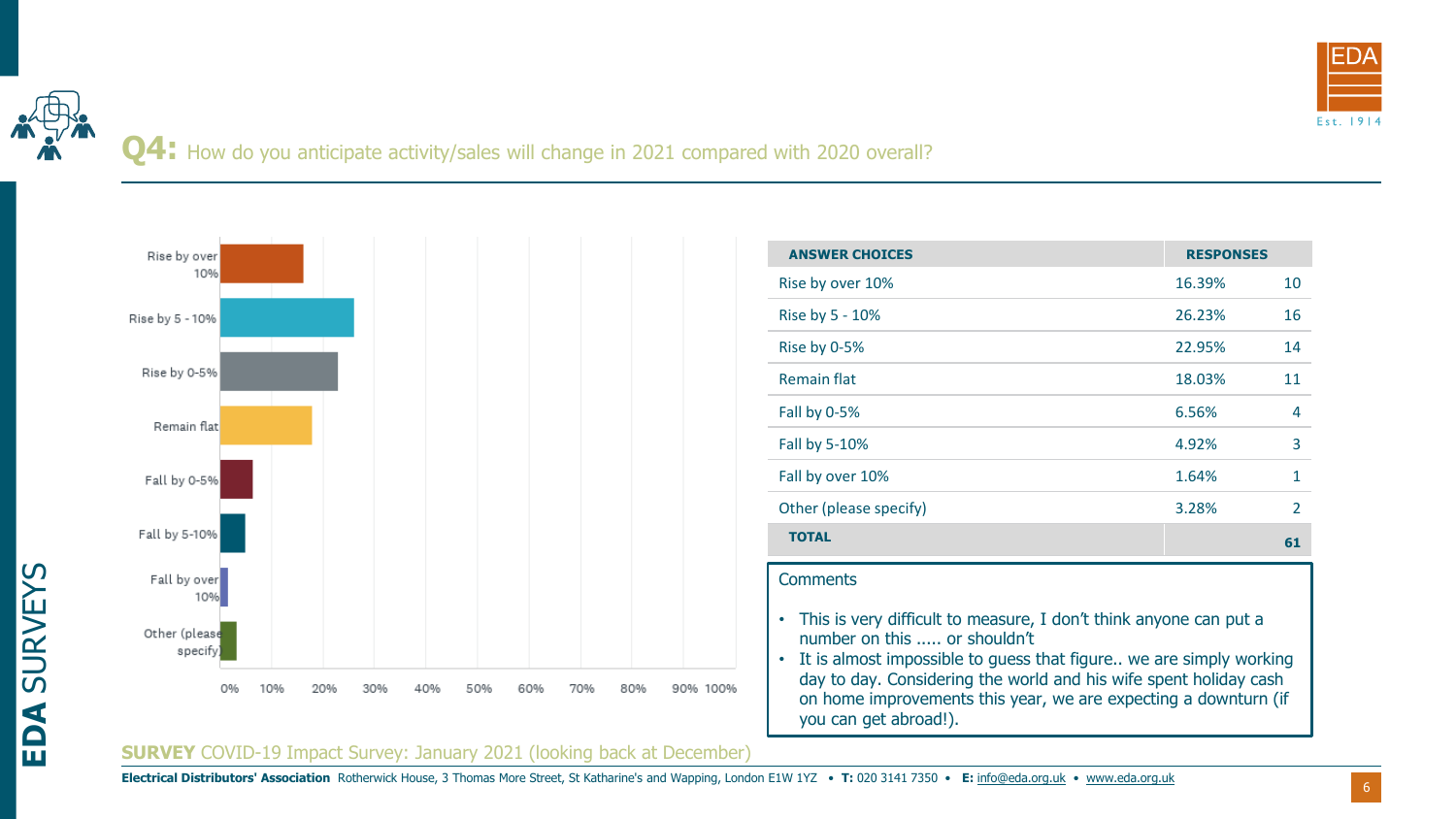

## **Q5:** Did your firm have difficulty recruiting workers in December 2020?



| <b>ANSWER CHOICES</b> | <b>RESPONSES</b> |    |
|-----------------------|------------------|----|
| Yes.                  | 6.9%             |    |
| <b>No</b>             | 39.66%           | 23 |
| We are not recruiting | 53.45%           | 31 |
| <b>TOTAL</b>          |                  | 58 |

#### **Comments**

- We found it very difficult recruiting the last 6 months of 2020.
- We are advertising for a Kickstarter in January to start in February
- We took on 4 new staff members
- We have had difficulty recruiting for 25 years its always been our biggest challenge and it has nothing to do with money people just don't want to work

#### **SURVEY** COVID-19 Impact Survey: January 2021 (looking back at December)

**Electrical Distributors' Association** Rotherwick House, 3 Thomas More Street, St Katharine's and Wapping, London E1W 1YZ • **T:** 020 3141 7350 • **E:** [info@eda.org.uk](mailto:info@eda.org.uk) • [www.eda.org.uk](https://www.eda.org.uk/)

7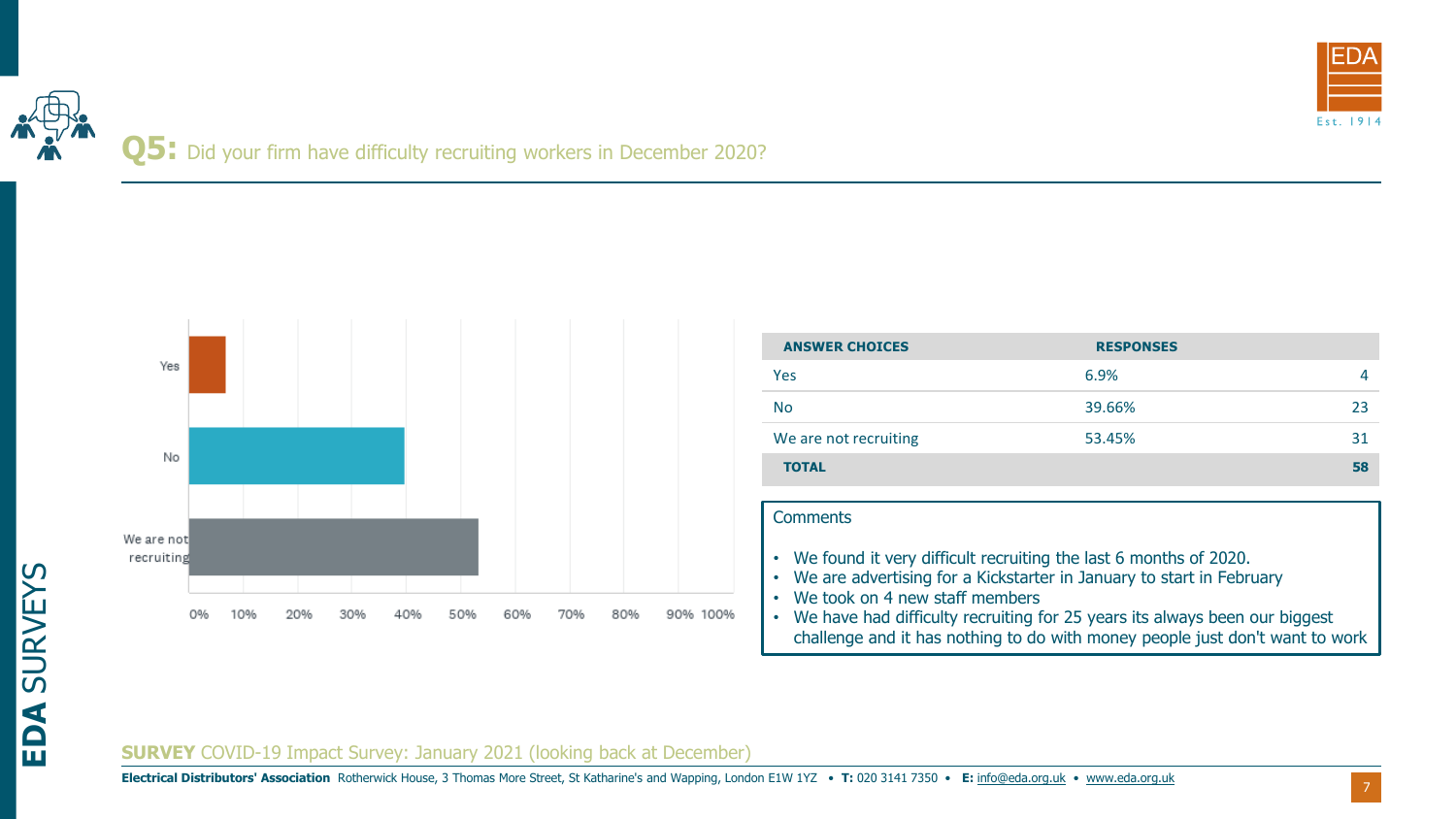

## **Q6:** Has your business been affected by Test and Trace?

| <b>TOTAL</b><br><b>Comments</b><br>Staff isolating<br>24.14%<br>75.86%<br>Staff shortages due to people having to self isolate<br>Staff members having to isolate whilst the await the results of their tests, which is<br>a worthwhile<br>Inconvenience but means that we loose them for the length of time that they are<br>waiting.<br>Several members of staff contacted and had to self isolate.<br>• Lost resource<br>90% 100%<br>40%<br>50%<br>70%<br>80%<br>• 2 staff members off just before Christmas / 4 staff members off on return after<br>No<br><b>Christmas</b><br>• A small number of individuals from our branches have been told to self isolate<br>after being<br>Informed that they were in the vicinity of a person (outside of work) that had<br>received a positive test result. |                                                                               |  | <b>No</b> | 75.86% | 44 |
|----------------------------------------------------------------------------------------------------------------------------------------------------------------------------------------------------------------------------------------------------------------------------------------------------------------------------------------------------------------------------------------------------------------------------------------------------------------------------------------------------------------------------------------------------------------------------------------------------------------------------------------------------------------------------------------------------------------------------------------------------------------------------------------------------------|-------------------------------------------------------------------------------|--|-----------|--------|----|
|                                                                                                                                                                                                                                                                                                                                                                                                                                                                                                                                                                                                                                                                                                                                                                                                          |                                                                               |  |           |        | 58 |
|                                                                                                                                                                                                                                                                                                                                                                                                                                                                                                                                                                                                                                                                                                                                                                                                          |                                                                               |  |           |        |    |
| Staff contacted by app in one branch 3 people were contacted on the same day<br>out of a team of 5.                                                                                                                                                                                                                                                                                                                                                                                                                                                                                                                                                                                                                                                                                                      |                                                                               |  |           |        |    |
|                                                                                                                                                                                                                                                                                                                                                                                                                                                                                                                                                                                                                                                                                                                                                                                                          | <b>SURVEY</b> COVID-19 Impact Survey: January 2021 (looking back at December) |  |           |        |    |

**ANSWER CHOICES RESPONSES**

 $Yes$  24.14%  $24.14\%$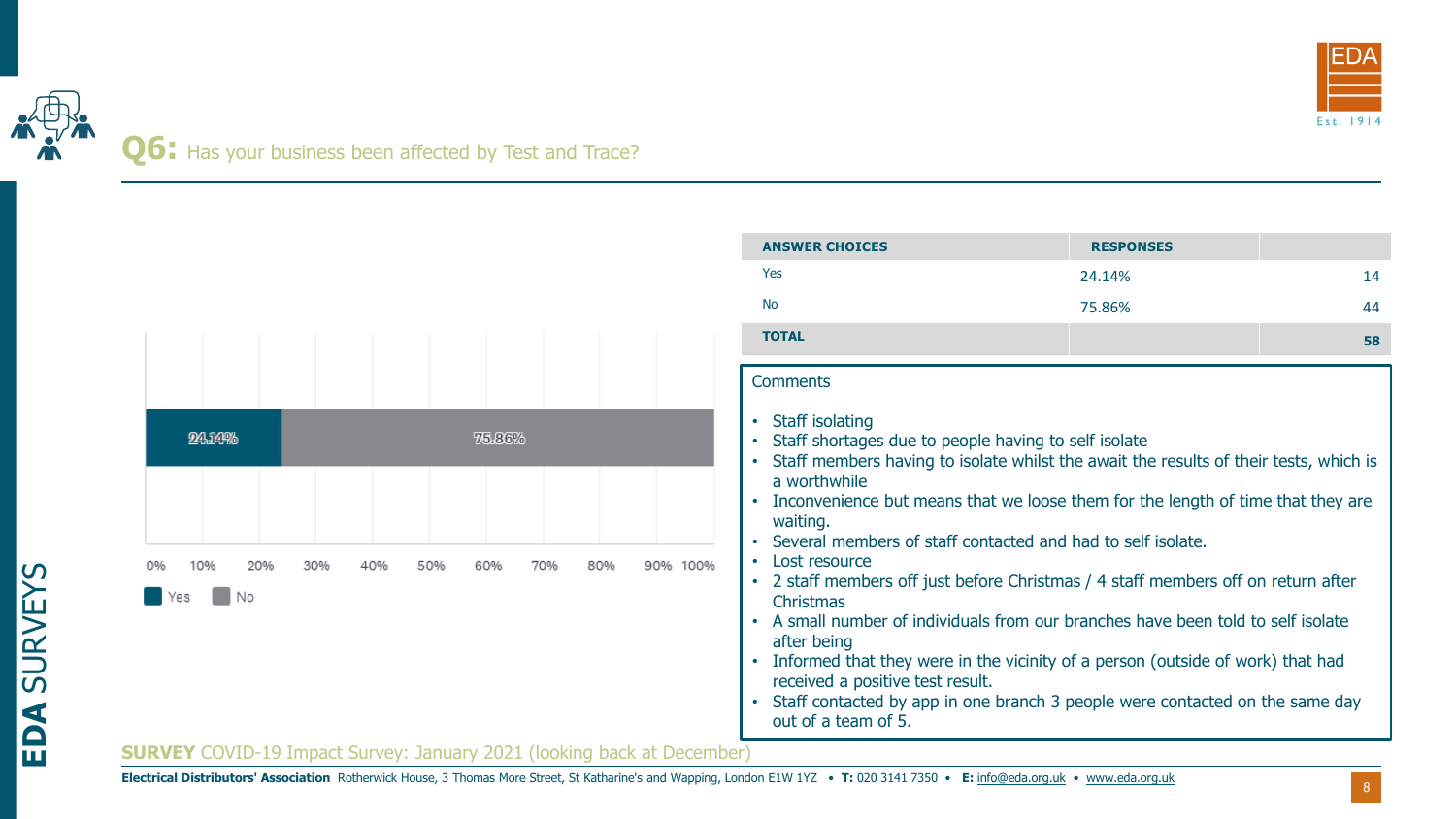

**Q7:** What percentage of your team is still on furlough as at Monday 4 January 2021?



| <b>ANSWER CHOICES</b>          | <b>RESPONSES</b> |              |
|--------------------------------|------------------|--------------|
| None of my team is on furlough | 53.45%           | 31           |
| Between $1 - 10\%$             | 34.48%           | 20           |
| Between 10 - 20%               | 8.62%            | 5            |
| Between 20 - 30%               | 1.72%            | 1            |
| Between 30 - 40%               | 0.0%             | 0            |
| Between 40 - 50%               | 0.0%             | $\mathbf{0}$ |
| Between 50 - 60%               | 0.0%             | $\mathbf{0}$ |
| Between 60 -70%                | 0.0%             | 0            |
| Between 70 - 80%               | 0.0%             | 0            |
| <b>Over 80%</b>                | 1.72%            | 1            |
| <b>TOTAL</b>                   |                  | 58           |

**9.3%** of respondents workforce is absent at the **moment, excluding furloughed team members**

#### **SURVEY** COVID-19 Impact Survey: January 2021 (looking back at December)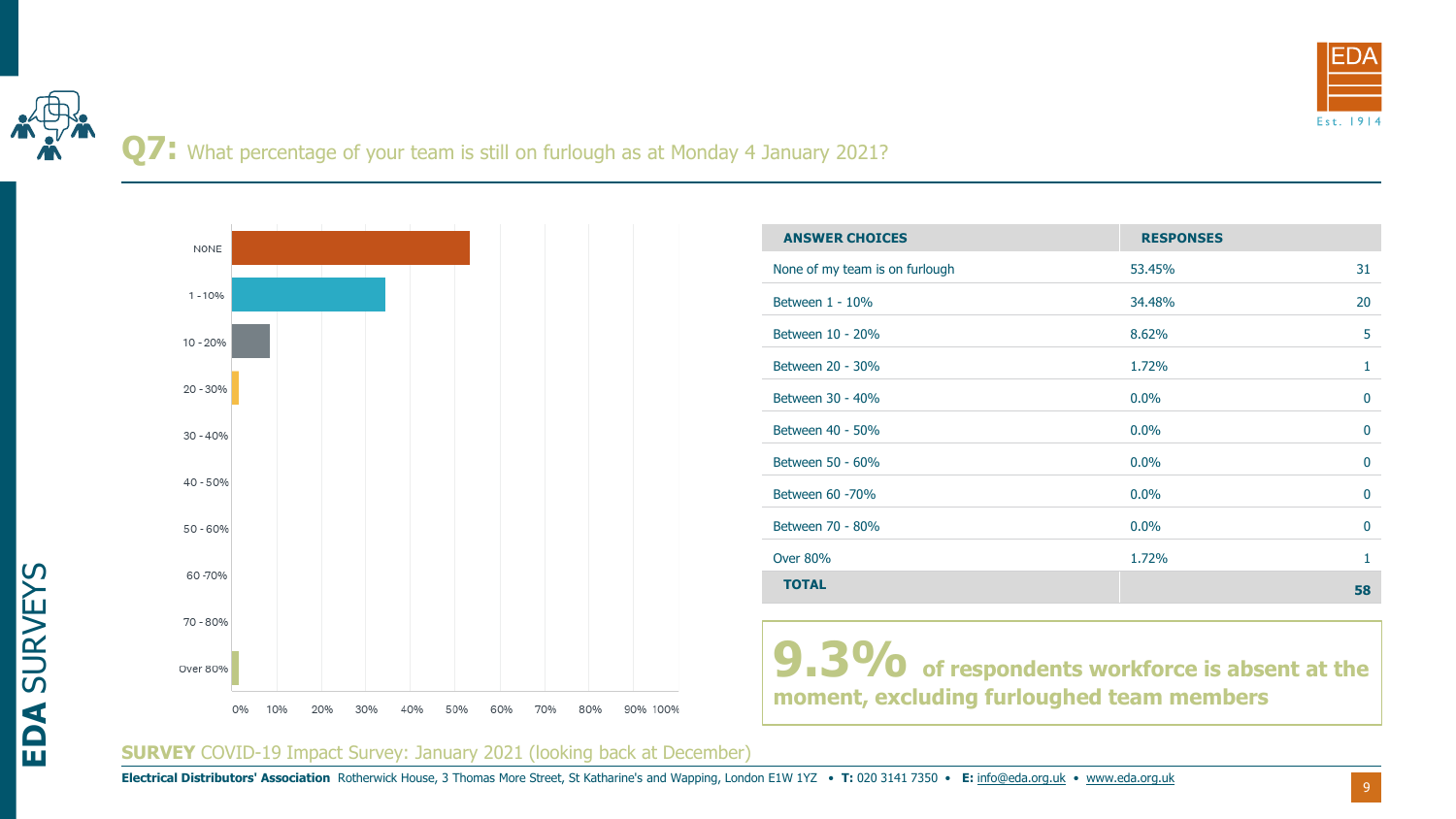

### **Q8:** What are the reasons for absence from work?



| <b>ANSWER CHOICES</b>                                                                             | <b>RESPONSES</b> |    |
|---------------------------------------------------------------------------------------------------|------------------|----|
| Social distancing concerns between members of staff                                               | 9.38%            | 3  |
| Home schooling and childcare responsibilities                                                     | 28.13%           | 9  |
| Concern serving customers, in regards to social distancing                                        | 3.13%            | 1  |
| Using public transport for travel to and from place of work                                       | 6.25%            | 2  |
| Staff are clinically vulnerable or extremely clinically vulnerable so are<br>isolating            | 43.75%           | 14 |
| They live with a clinically vulnerable or extremely clinically vulnerable<br>person               | 18.75%           | 6  |
| They are self isolating because they have been in contact with someone<br>who has tested positive | 53.13%           | 17 |
| They have tested positive for Covid-19                                                            | 40.63%           | 13 |
| Other                                                                                             | 12.5%            | 4  |
| <b>TOTAL</b>                                                                                      |                  | 32 |
| Other comments from respondents cited non-COVID related illnesses.                                |                  |    |

#### **SURVEY** COVID-19 Impact Survey: January 2021 (looking back at December)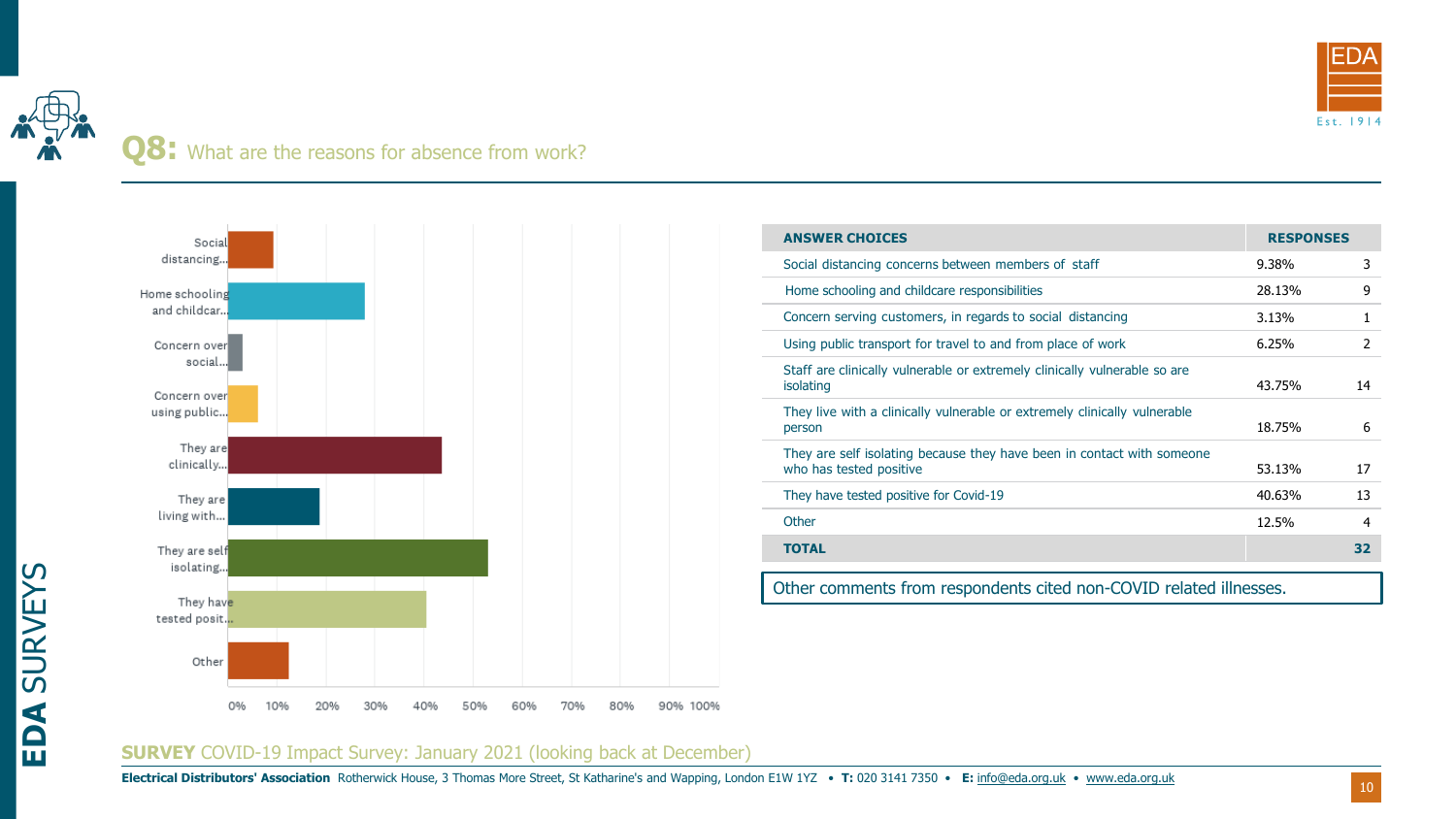

Q9: Your people are your most important asset but some businesses are facing difficult decisions. Is your business considering any of the following?



| <b>ANSWER CHOICES</b>                     | <b>RESPONSES</b> |                |
|-------------------------------------------|------------------|----------------|
| Working hour reduction                    | 3.64%            | 2              |
| Restructuring roles within the business   | 12.73%           | 7              |
| Freezing pay at current levels            | 18.18%           | 10             |
| Pay reduction                             | 1.82%            | 1              |
| Introducing flexible working arrangements | 12.73%           | 7              |
| Job sharing or shift system               | 5.45%            | 3              |
| Redundancy                                | 5.45%            | 3              |
| Voluntary redundancy                      | 3.64%            | $\overline{2}$ |
| We are not considering any of the above   | 61.82%           | 34             |
| Other                                     | 0.0%             | 0              |
| TOTAL                                     |                  | 55             |

#### **SURVEY** COVID-19 Impact Survey: January 2021 (looking back at December)

11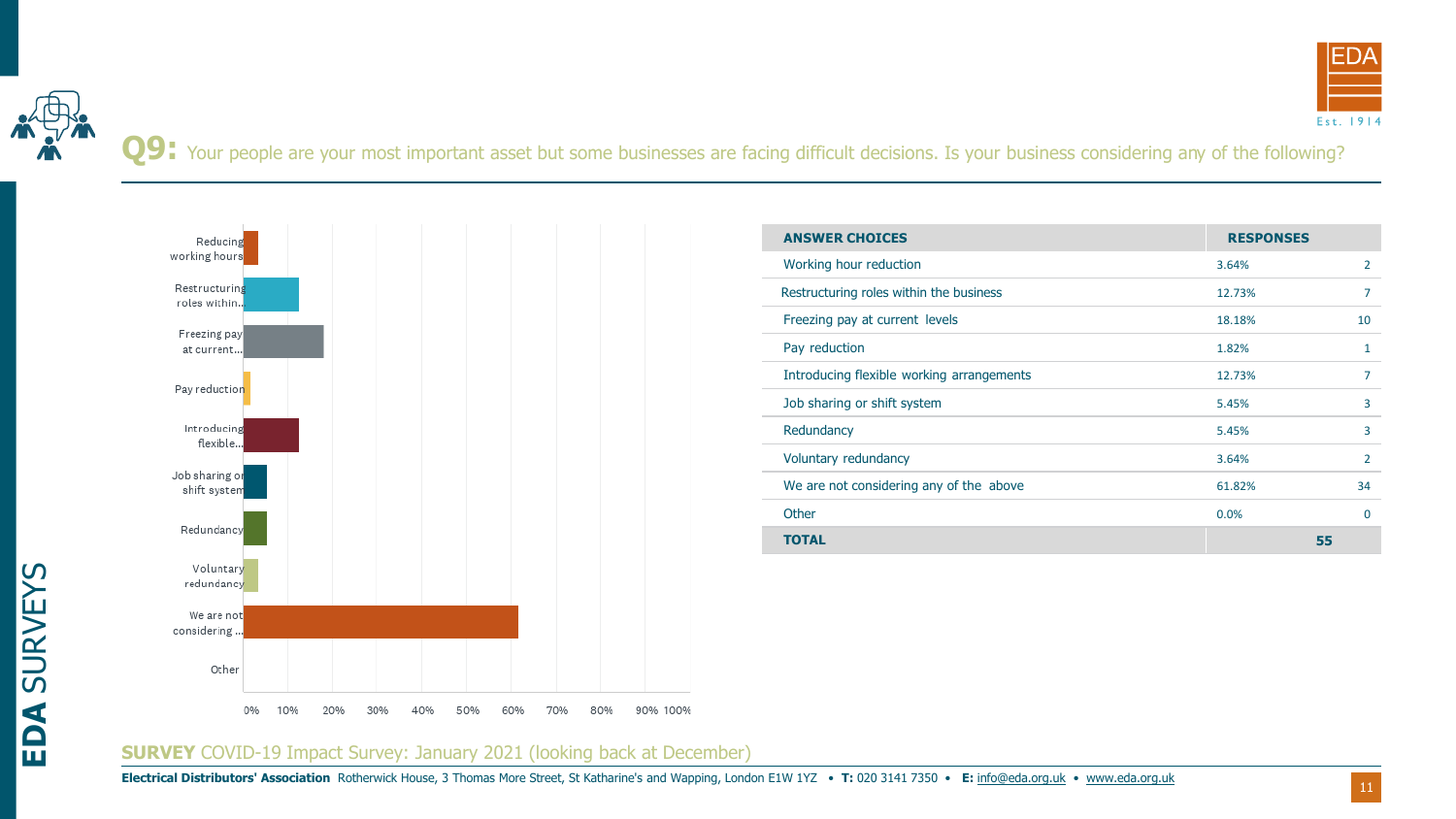

**Q10:** Given the new lockdown decision on Monday 4 January 2021 are you likely to refurlough members of your team?



| <b>ANSWER CHOICES</b>  | <b>RESPONSES</b> |    |
|------------------------|------------------|----|
| Yes                    | 37.93%           | 22 |
| <b>No</b>              | 24.14%           | 14 |
| Unsure                 | 34.48%           | 20 |
| Other (please specify) | 3.45%            |    |
| <b>TOTAL</b>           |                  | 58 |

#### Comments:

- Part time furlough for all staff seems likely.
- We are closely monitoring the situation and as of this week are starting to notice a slight downturn in business and will be furloughing if this trend continues.

#### **SURVEY** COVID-19 Impact Survey: January 2021 (looking back at December)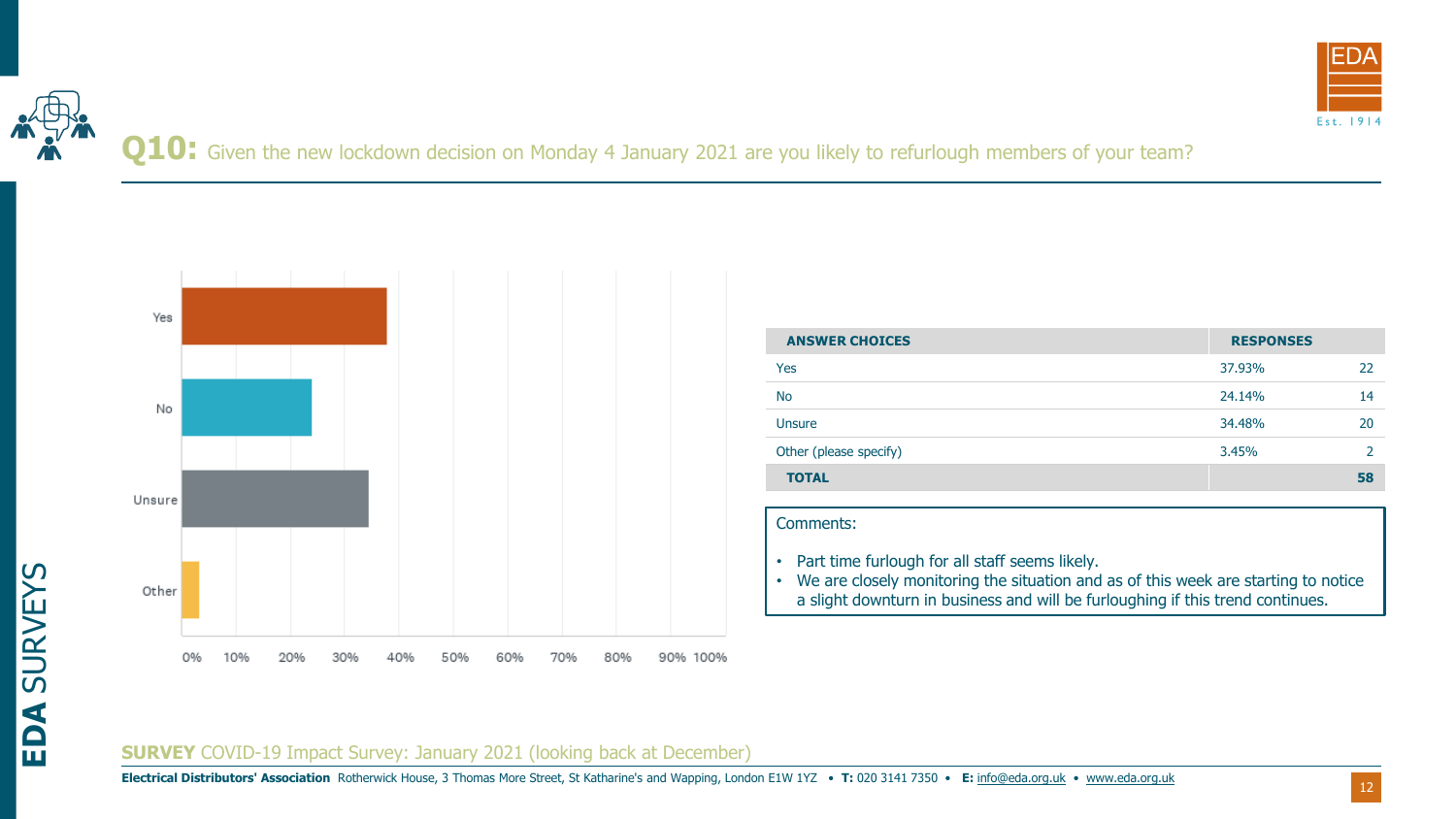

## **Q11:** Which three business challenges are your most pressing at this time?



| <b>Answer Choices</b>                                                                                                                                                                          | <b>Responses</b> |    |
|------------------------------------------------------------------------------------------------------------------------------------------------------------------------------------------------|------------------|----|
| Dealing with customers who do not respect social distancing rules                                                                                                                              | 7.14%            | 4  |
| <b>General Concerns over Brexit</b>                                                                                                                                                            | 10.71%           | 6  |
| Product availability issues                                                                                                                                                                    | 80.36%           | 45 |
| Service levels from manufacturers                                                                                                                                                              | 48.21%           | 27 |
| Manufacturer price increases                                                                                                                                                                   | 46.43%           | 26 |
| Unknown impact of the latest lockdown                                                                                                                                                          | 39.29%           | 22 |
| Contingency plans if a team member tests positive for COVID, and other team members have to self isolate                                                                                       | 26.79%           | 15 |
| General uncertainty and challenges over forecasting                                                                                                                                            | 32.14%           | 18 |
| Concern over dealing with customers who don't respect social distancing measures or wear face coverings                                                                                        | 7.14%            | 4  |
| Concerns over availability or stricter terms of Trade Credit Insurance                                                                                                                         | 7.14%            | 4  |
| Establishing an e-commerce operation to meet changing customer demands                                                                                                                         | 17.86%           | 10 |
| Cash flow challenges caused by a slow down in payments from customers                                                                                                                          | 12.5%            | 7  |
| Cash flow challenges caused by stricter terms from suppliers                                                                                                                                   | 3.57%            | 2  |
| Accessing financial support through the Government's schemes                                                                                                                                   | 1.79%            | 1  |
| Concern of whether customers will remain viable and return                                                                                                                                     | 16.07%           | 9  |
| Other                                                                                                                                                                                          |                  | 2  |
| <b>TOTAL</b>                                                                                                                                                                                   |                  | 56 |
| Comments:                                                                                                                                                                                      |                  |    |
| Brexit is the biggest Challenge facing Cable and Accessories at the moment with the Irish<br>$\bullet$<br>sea border and reluctance of some GB suppliers to service our needs Basically a mess |                  |    |

**SURVEY** COVID-19 Impact Survey: January 2021 (looking back at December)

**EDA** SURVEYS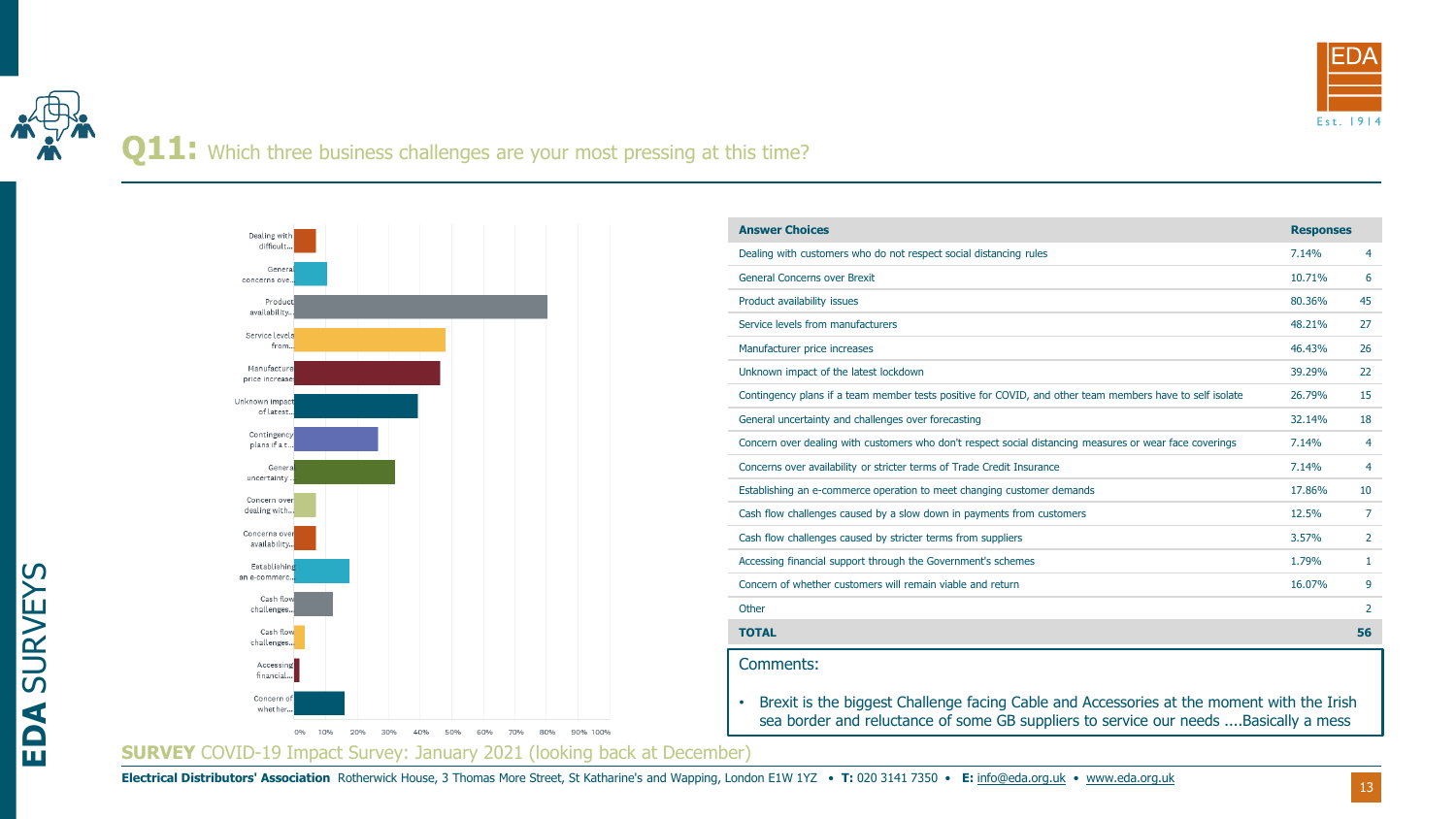

## **Q12:** Which three product areas where you are experiencing the most difficulty in availability?



| <b>Answer Choices</b>     | <b>Responses</b> |    |
|---------------------------|------------------|----|
| Cable                     | 66.67%           | 36 |
| Lighting                  | 24.07%           | 13 |
| <b>Consumer Units</b>     | 51.85%           | 28 |
| <b>Wiring Accessories</b> | 42.59%           | 23 |
| Steel trunking            | 33.33%           | 18 |
| Weatherproof sockets      | 16.67%           | 9  |
| Switchgear                | 5.56%            | 3  |
| Circuit protection        | 44.44%           | 24 |
| Other product areas       | 7.41%            | 4  |
| <b>TOTAL</b>              |                  | 59 |

#### Other Product Areas:

- PVC trunking and accessories
- PVC Containment
- Home security some companies are slapping a 60% increase on to profiteer
- from lack of competition.
- No problems

#### **SURVEY** COVID-19 Impact Survey: January 2021 (looking back at December)

**EDA** SURVEYS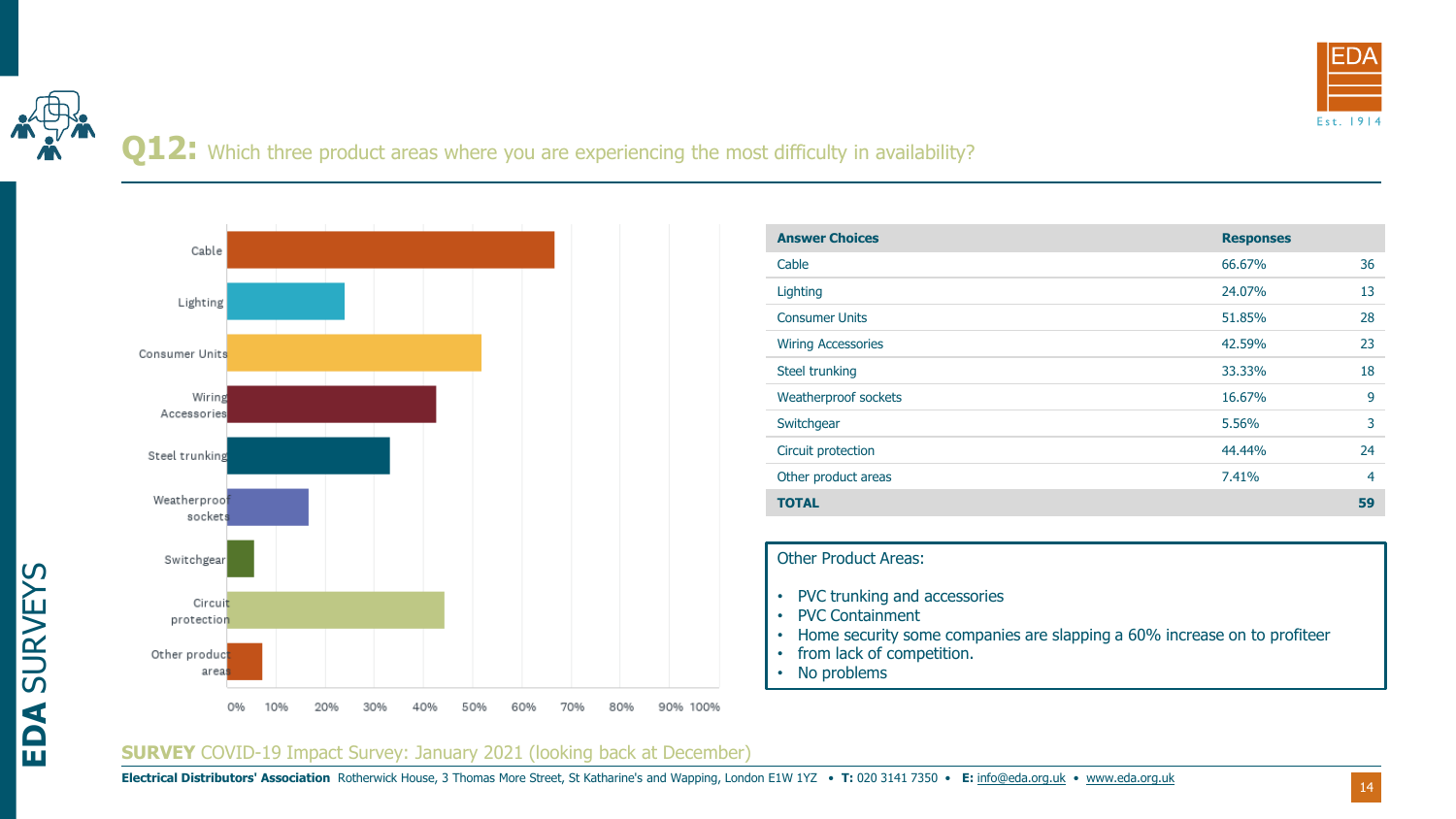

#### Q13: Are you on allocation or experiencing extended lead times from any suppliers?



| <b>SURVEY</b> COVID-19 Impact Survey: January 2021 (looking back at December) |  |
|-------------------------------------------------------------------------------|--|
|-------------------------------------------------------------------------------|--|

| <b>ANSWER CHOICES</b>                            | <b>RESPONSES</b>                                                                                                                                    |  |  |  |
|--------------------------------------------------|-----------------------------------------------------------------------------------------------------------------------------------------------------|--|--|--|
| Yes                                              | 45<br>83.33%                                                                                                                                        |  |  |  |
| <b>No</b>                                        | 9<br>16.67%                                                                                                                                         |  |  |  |
| <b>TOTAL</b>                                     | 54                                                                                                                                                  |  |  |  |
| <b>Allocated Product Areas:</b>                  |                                                                                                                                                     |  |  |  |
| Wiring accessories and cable<br>$\bullet$        | popular item is regularly out of stock at<br>Distributor/importer level.<br>$\bullet$<br>Booklet Cable, Heating, Circuit<br>$\bullet$<br>Protection |  |  |  |
| Cable, consumer units & Accessories<br>$\bullet$ |                                                                                                                                                     |  |  |  |
| See above<br>$\bullet$                           |                                                                                                                                                     |  |  |  |
| To many to mention<br>٠                          | Cable, downlighting and consumer<br>$\bullet$                                                                                                       |  |  |  |
| Cable/consumer units<br>$\bullet$                | units.                                                                                                                                              |  |  |  |
| Too many to name<br>$\bullet$                    | Consumer units and devices LED<br>$\bullet$                                                                                                         |  |  |  |
| Cable<br>$\bullet$                               | Lighting                                                                                                                                            |  |  |  |
| Steel, cable<br>٠                                | All<br>$\bullet$                                                                                                                                    |  |  |  |
| <b>Circuit protection Cable</b><br>۰             | <b>Consumer Units and Wiring Accessories</b>                                                                                                        |  |  |  |
| Cable<br>$\bullet$                               | We are just experiencing extended lead<br>$\bullet$<br>times - no orders on allocation at this                                                      |  |  |  |
| <b>Circuit Protection</b><br>$\bullet$           | time                                                                                                                                                |  |  |  |
| Everything. honestly, more or less any $\cdot$   | Cable, Heating, Consumer Units,<br><b>Breakers</b>                                                                                                  |  |  |  |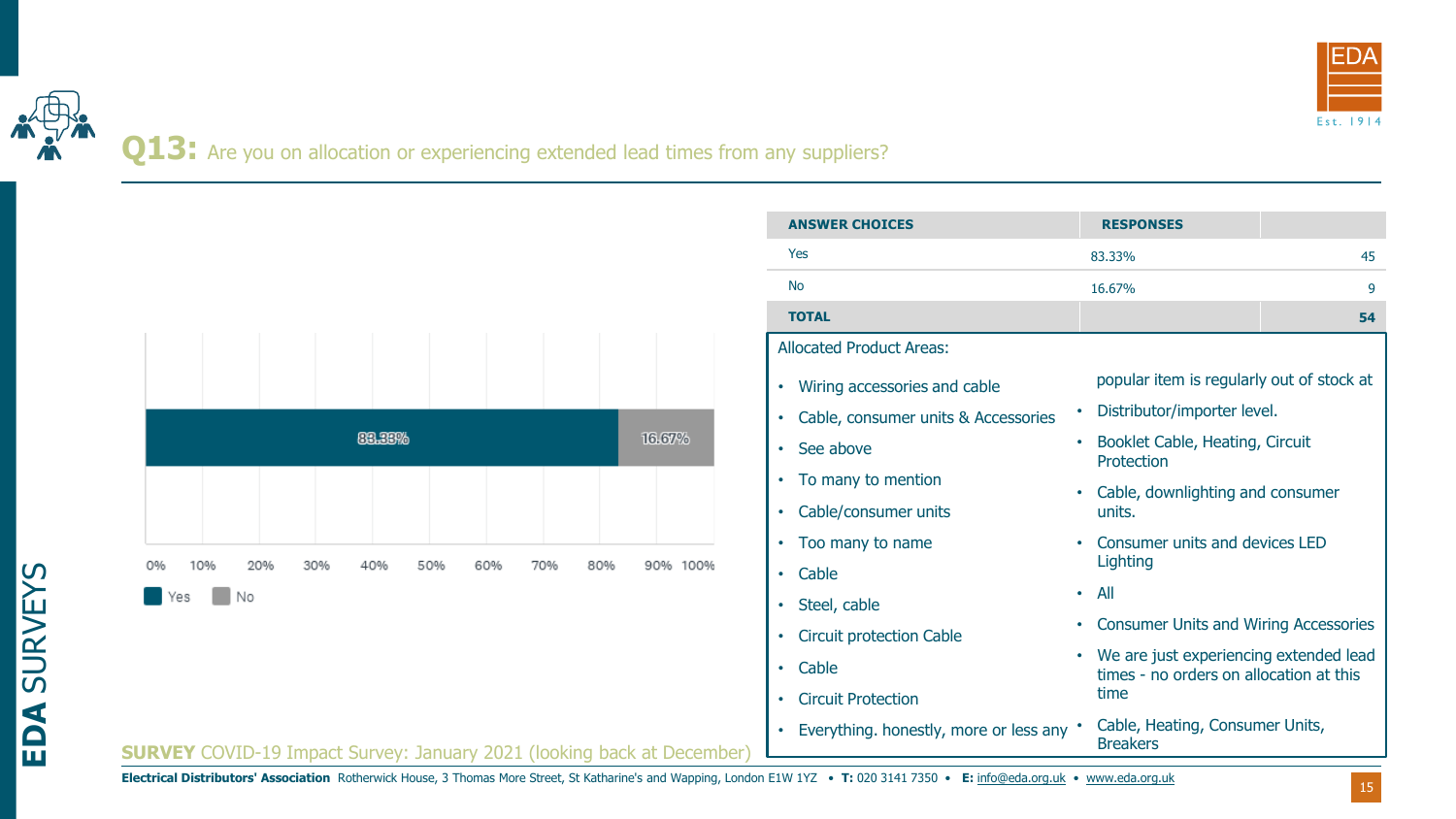



Q14: Did you build up stock levels in anticipation of the end of the Brexit transition period on 31 December 2020 and Chinese New Year 2021?



| <b>ANSWER CHOICES</b> | <b>RESPONSES</b> |    |
|-----------------------|------------------|----|
| Yes                   | 81.82%           | 45 |
| <b>No</b>             | 16.36%           | q  |
| Other                 | 1.82%            |    |
| <b>TOTAL</b>          |                  | 55 |

# **EDA** SURVEYS

#### **SURVEY** COVID-19 Impact Survey: January 2021 (looking back at December)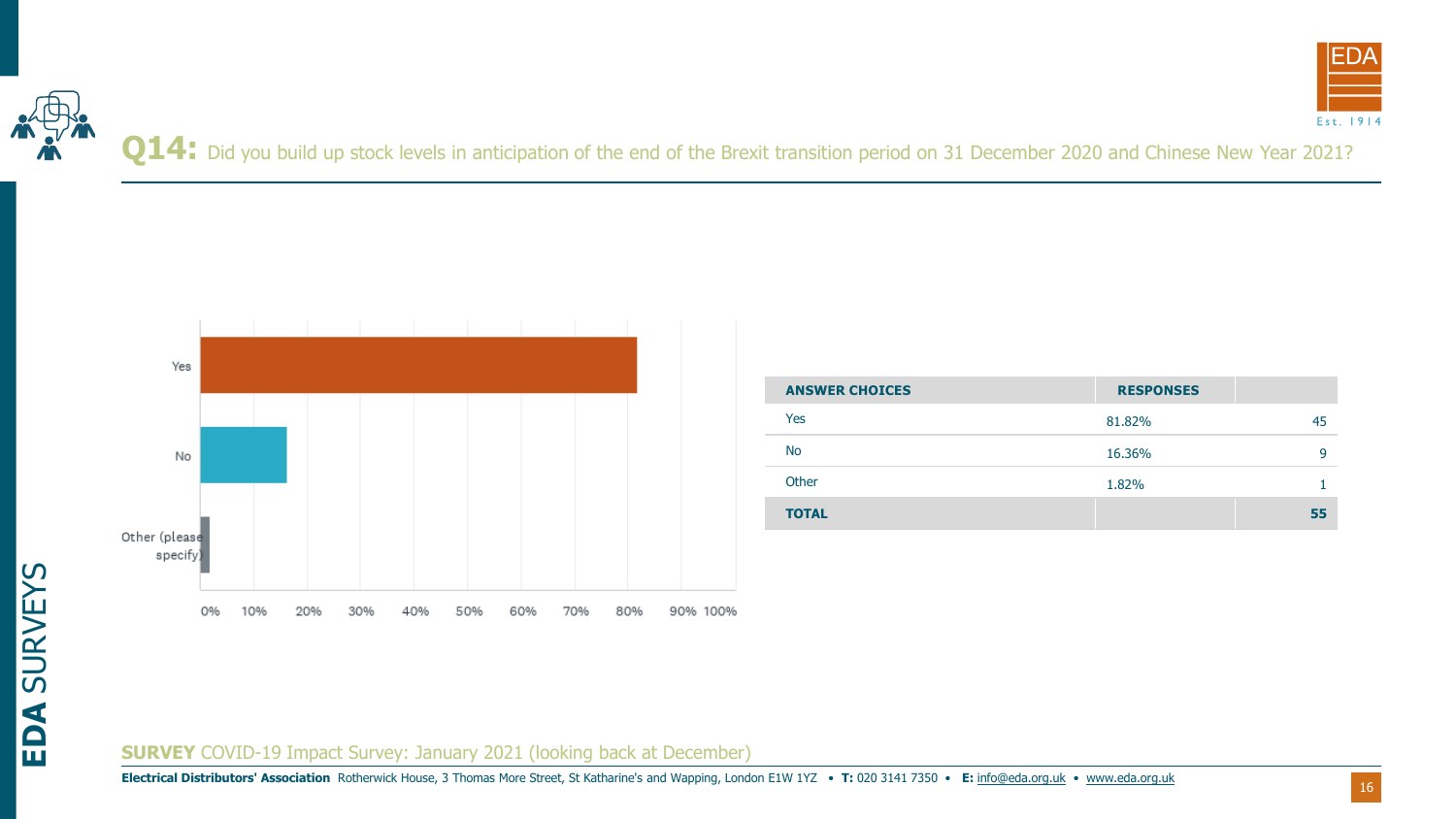

Q15: Have you noticed any changes in purchasing behaviour from your customers?



| <b>Answer Choices</b>                                                                                                                                                                                                                                                                                                                                                                                                                                                                                                                                                                                                                                                               | <b>Responses</b> |    |  |  |  |
|-------------------------------------------------------------------------------------------------------------------------------------------------------------------------------------------------------------------------------------------------------------------------------------------------------------------------------------------------------------------------------------------------------------------------------------------------------------------------------------------------------------------------------------------------------------------------------------------------------------------------------------------------------------------------------------|------------------|----|--|--|--|
| Purchasing smaller quantities                                                                                                                                                                                                                                                                                                                                                                                                                                                                                                                                                                                                                                                       | 23.81%           | 10 |  |  |  |
| Purchasing larger quanities                                                                                                                                                                                                                                                                                                                                                                                                                                                                                                                                                                                                                                                         | 7.14%            | 3  |  |  |  |
| Ordering online                                                                                                                                                                                                                                                                                                                                                                                                                                                                                                                                                                                                                                                                     | 4.76%            | 2  |  |  |  |
| Shorter lead times but still expecting products to be available from stock                                                                                                                                                                                                                                                                                                                                                                                                                                                                                                                                                                                                          | 40.48%           | 17 |  |  |  |
| Moving away from trusted brands                                                                                                                                                                                                                                                                                                                                                                                                                                                                                                                                                                                                                                                     | 2.38%            | 1  |  |  |  |
| Ordering more from trusted brands                                                                                                                                                                                                                                                                                                                                                                                                                                                                                                                                                                                                                                                   | 2.38%            | 1  |  |  |  |
| Requesting extended credit terms                                                                                                                                                                                                                                                                                                                                                                                                                                                                                                                                                                                                                                                    | 4.76%            | 2  |  |  |  |
| Other                                                                                                                                                                                                                                                                                                                                                                                                                                                                                                                                                                                                                                                                               | 14.29%           | 6  |  |  |  |
| <b>TOTAL</b>                                                                                                                                                                                                                                                                                                                                                                                                                                                                                                                                                                                                                                                                        |                  | 42 |  |  |  |
| <b>Other Product Areas:</b><br>Customers are now going to the sheds, unfortunately they are becoming more<br>٠<br>competitive open longer hours and not implementing price increases. Screwfix and<br>Toolstation are a particular threat to our industry.<br>None of above<br>$\bullet$<br>Sporadic purchasing - it feels like they are now responding to shorter lead times from<br>$\bullet$<br>their<br>Clients, and therefore requiring us to respond to very quick timescales too.<br>$\bullet$<br>Using Screwfix/Toolstation for cable cheaper than wholesalers can purchase. Huge<br>$\bullet$<br>volume of cable being sold that way.<br><b>No</b><br>٠<br>Don't know<br>۰ |                  |    |  |  |  |

#### **SURVEY** COVID-19 Impact Survey: January 2021 (looking back at December)

**EDA** SURVEYS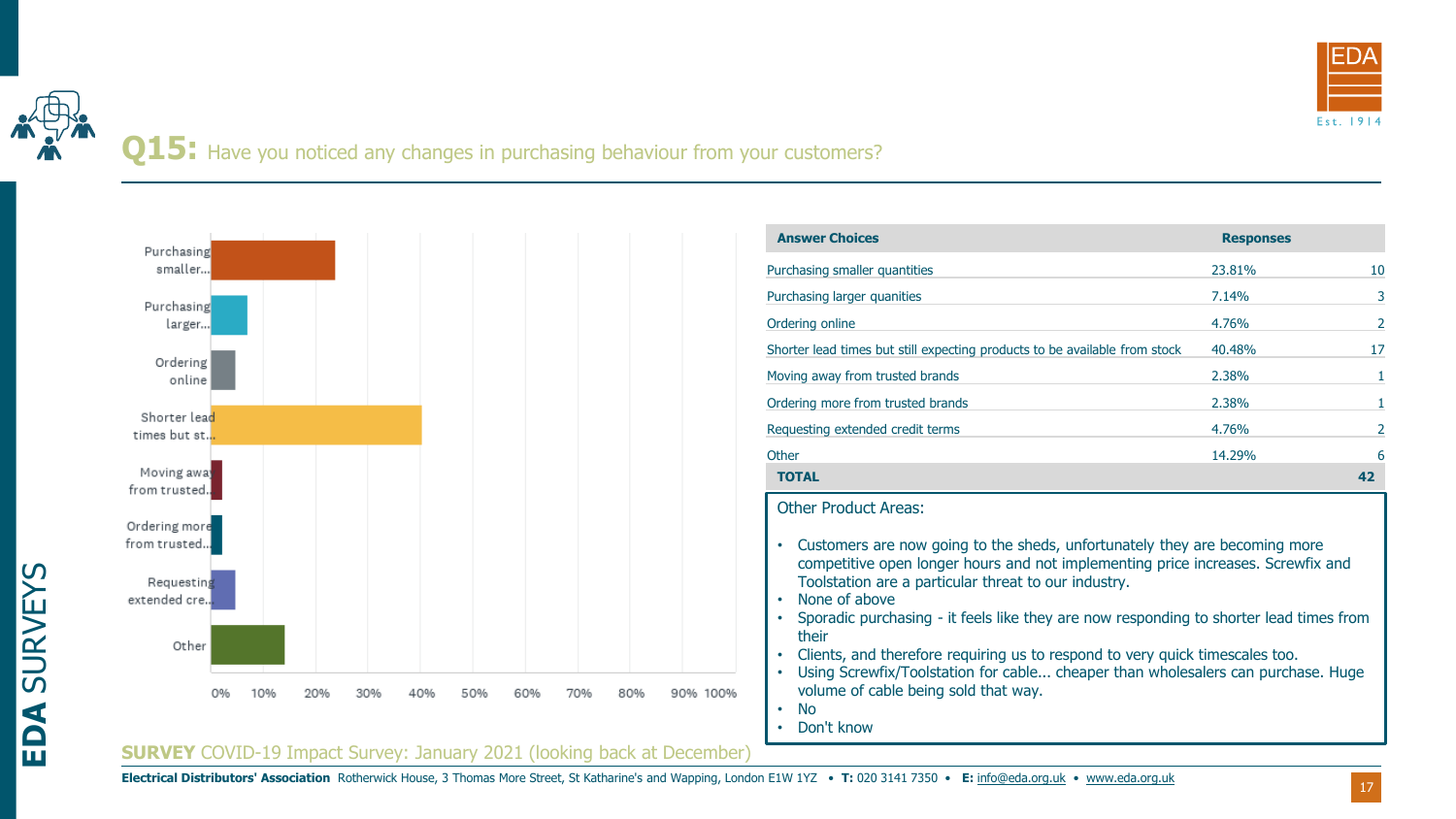

## Q16: Do you feel more optimistic now than you did in Q4 2020?

|           |           | 50.00% |     |     |     |     | 50.00% |     |          |  |
|-----------|-----------|--------|-----|-----|-----|-----|--------|-----|----------|--|
|           |           |        |     |     |     |     |        |     |          |  |
| Э%<br>Yes | 10%<br>No | 20%    | 30% | 40% | 50% | 60% | 70%    | 80% | 90% 100% |  |

| <b>ANSWER CHOICES</b> | <b>RESPONSES</b> |    |
|-----------------------|------------------|----|
| Yes                   | 50.0%            | 27 |
| <b>No</b>             | 50.0%            | 27 |
| <b>TOTAL</b>          |                  | 54 |

#### **SURVEY** COVID-19 Impact Survey: January 2021 (looking back at December)

**Electrical Distributors' Association** Rotherwick House, 3 Thomas More Street, St Katharine's and Wapping, London E1W 1YZ • **T:** 020 3141 7350 • **E:** [info@eda.org.uk](mailto:info@eda.org.uk) • [www.eda.org.uk](https://www.eda.org.uk/)

**EDA** SURVEYS

18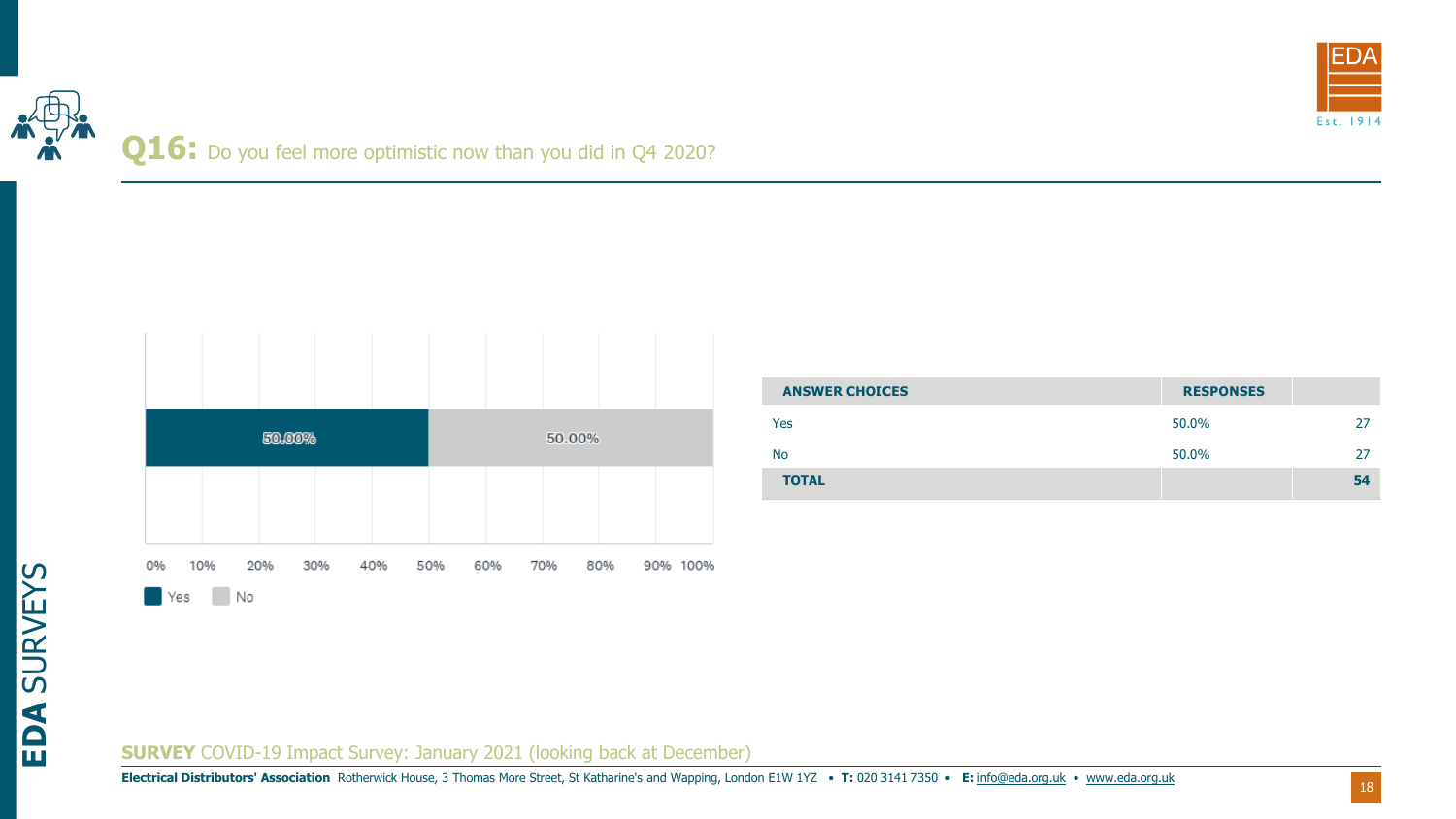

**Q16:** Do you feel more optimistic now than you did last month? Further Comments

- With tighter lockdown restrictions in place and new strains of coronavirus the optimism in Q4 has been slowly ebbing away.
- Now the vaccine is in sight we are more hopefully things will come back to normal sooner rather than later.
- Introduction and roll out of vaccines, Brexit decision and tougher rules to reduce transmission.
- rates have provided a little more hope
- A reasonable order book & a vaccine now coming through.
- Unable to ascertain the long term business effect of the current lockdown, children not being allowed back to school is having a marked impact on the ability of employees to carry out their work roles, impact from Brexit on the supply chain
- The vaccine is going well, and the property market is buoyant
- I feel that the constant lockdowns and uncertainty have now taken their toll on everybody's mental health, everyone is exhausted and feeling negative.
- The state of the economy when the whole thing unravels is unknown so is a big worry
- Difficult to be optimistic or pessimistic when there is so much uncertainty
- It feels as if this could go either way but at the moment things are looking particularly flat
- The real impact is starting to show with the slowing and postponement of large projects.
- Lock down 3 has caused smaller contractors to go quiet
- Our customers have a better feel for their business for the first quarter 2021.
- Vaccine Roll out!
- With vaccine roll out and the current lockdown ending gives me great hope for the rest of 2021.

#### **SURVEY** COVID-19 Impact Survey: January 2021 (looking back at December)



## **EDA** SURVEYS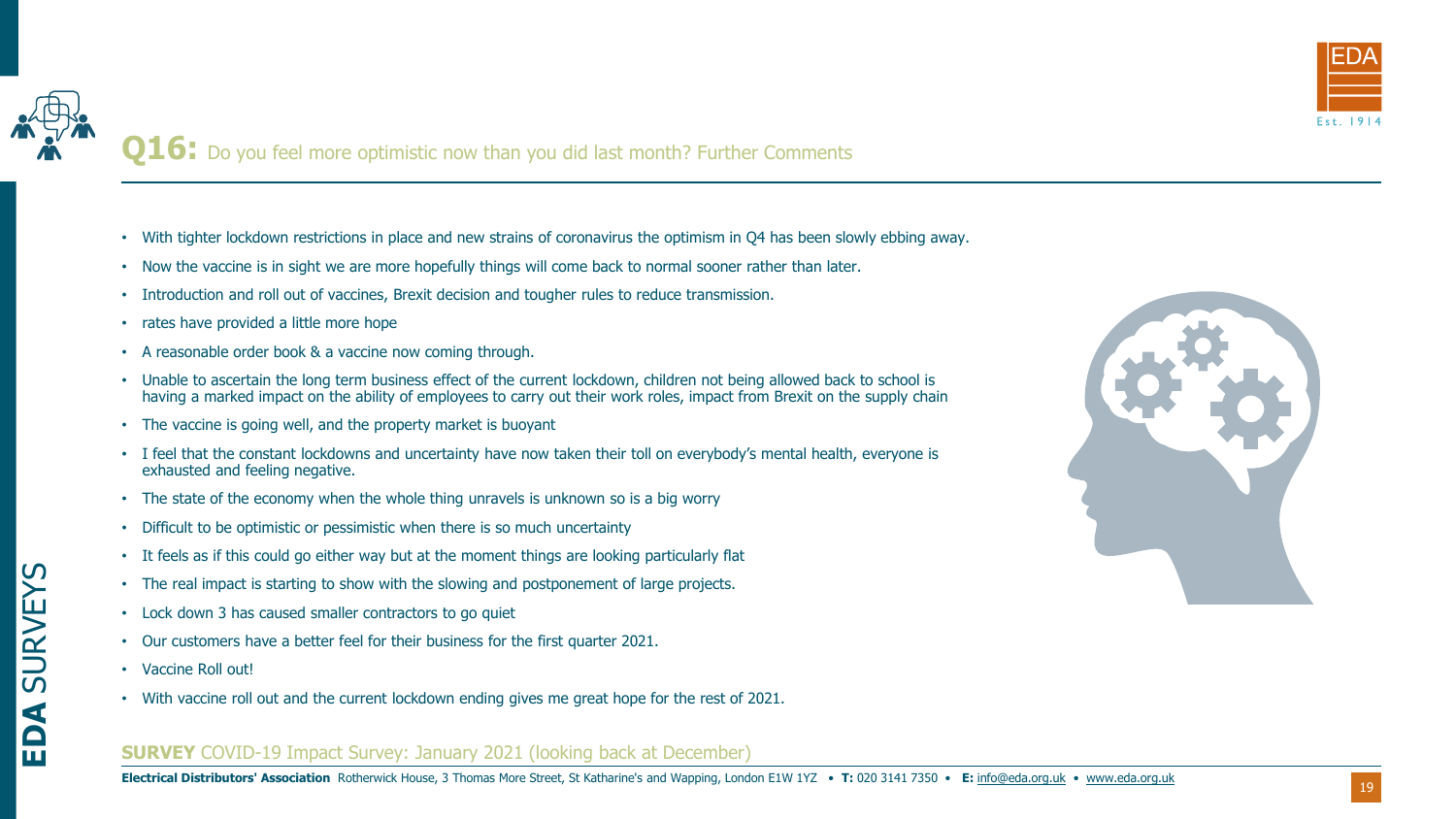

**Q16:** Do you feel more optimistic now than you did last month? Further Comments

- My optimism hasn't changed, I believe there is a huge amount of work coming through the system however with the recent lock down it appears many project start dates have been delayed or put on hold which unfortunately provides an unclear & uncertain outlook. The government appears to remain in support of using the construction industry to fuel the economy and therefore I'm positive busy times are ahead, its just a case of when.
- Still feel like we have a number of challenges ahead that will make trading extremely difficult.
- I believe that the UK economy is entering a period of prolonged recession that I cannot see an
- end to.
- You can't plan. We are very secure, but not confident of improving.
- I see substantial recovery on top of a reasonable year.
- P.M.A always ....my cup is half full always and has always been that way all my life.
- The UK government have handled the current Health crisis and Brexit appallingly with no coordinated plan to get businesses back and society back to normal .I know business will rise to the challenge but with the current administration its going to very difficult ....An episode of Fr Ted comes to mind, when they had a crisis and the best they could come up with was to have mass ,sound familiar !! Sorry rant over
- Lockdown 3 and mixed messages on 'return to normal'
- We had a great Q4 of 2020 and the 2021 lockdown has reintroduced more uncertainty.
- We recovered extremely well during the second half of the year, to the extent of a record sales
- month in November, but finished 6% down on sales. However with the latest uncertainty and increase in Covid -19, i believe we may now start seeing a slow down and the real effect of this pandemic.
- As long as the construction industry remains open I don't see an issue. However, with the new variant of Covid-19 being more transmissible I'm concerned about a number of my team having to self isolate.

#### **SURVEY** COVID-19 Impact Survey: January 2021 (looking back at December)